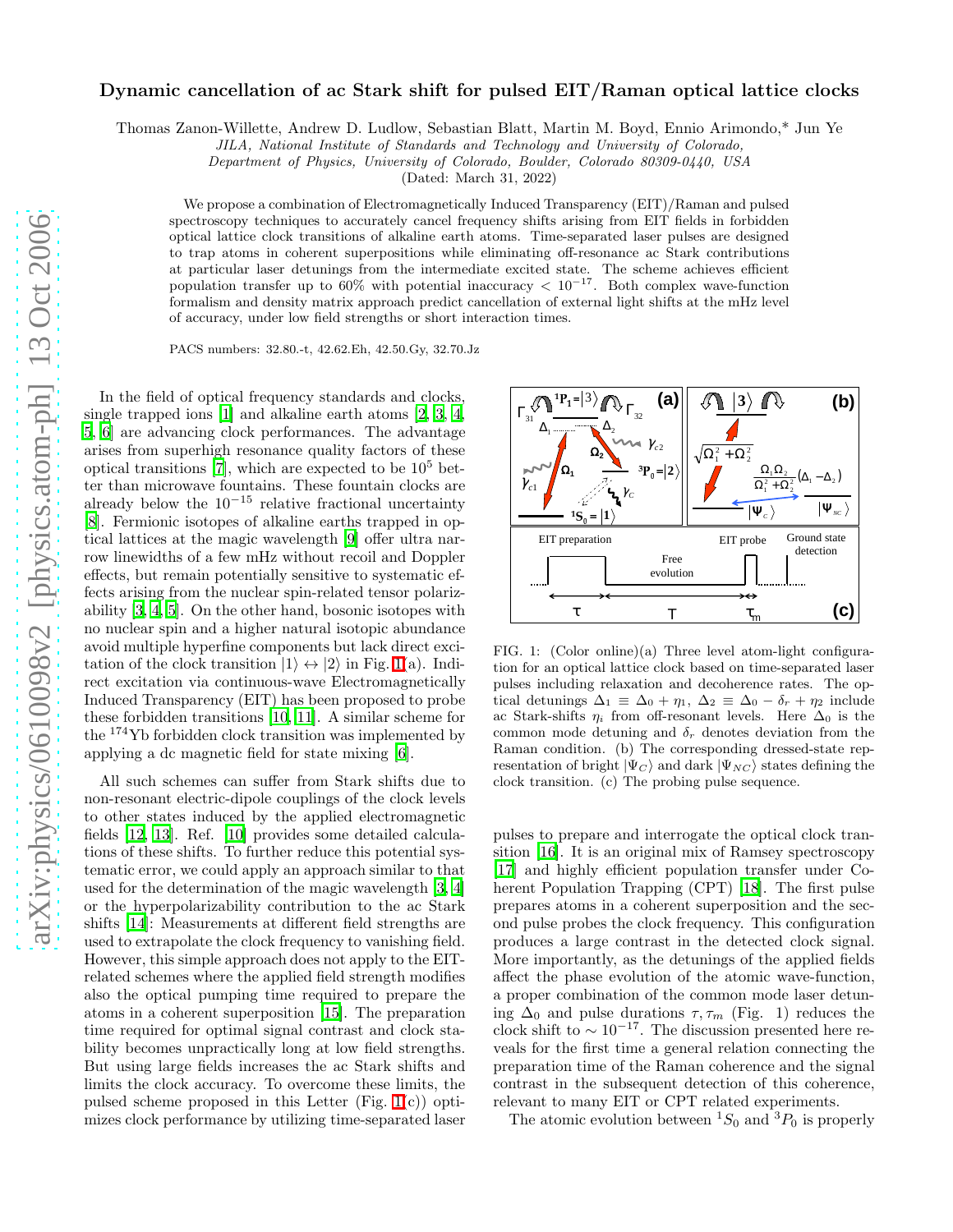described in the dressed state picture (Fig. [1\(](#page-0-0)b)),

$$
|1\rangle = \frac{\Omega_1}{\sqrt{\Omega_2^2 + \Omega_1^2}} |\Psi_C\rangle + \frac{\Omega_2}{\sqrt{\Omega_2^2 + \Omega_1^2}} |\Psi_{NC}\rangle
$$
  

$$
|2\rangle = \frac{\Omega_2}{\sqrt{\Omega_2^2 + \Omega_1^2}} |\Psi_C\rangle - \frac{\Omega_1}{\sqrt{\Omega_2^2 + \Omega_1^2}} |\Psi_{NC}\rangle
$$
 (1)

where  $\Omega_1$  and  $\Omega_2$  are the Rabi frequencies for the transitions  ${}^1S_0 \leftrightarrow {}^1P_1$  and  ${}^3P_0 \leftrightarrow {}^1P_1$ . For an ideal 3-level sys-tem described in Eq. [\(1\)](#page-1-0), the dark state  $|\Psi_{NC}\rangle$  remains insensitive to light shift, while the bright state  $|\Psi_C\rangle$  is always coupled to the laser light. A realistic atomic clock has to deal with off-resonant ac Stark shifts acting on  $|\Psi_C\rangle$  while atoms are pumped into  $|\Psi_{NC}\rangle$  with a few spontaneous emission cycles. Thus, a judicious tradeoff between the short-time dynamics for a high-contrast signal (large optical pumping) and the reduced external ac shifts (and resonance power broadenings) under a low field strength needs to be found for practical realizations of these EIT/Raman-type clocks.

<span id="page-1-1"></span>To describe our pulsed method, we start from a threelevel configuration as shown in Fig. [1\(](#page-0-0)a). The Optical Bloch Equations (OBEs) describe three-level dynamics including external shifts, relaxations, and decoherences between atomic states [\[19\]](#page-3-17) in terms of the density matrix:

<span id="page-1-6"></span>
$$
\dot{\rho} = -\frac{i}{\hbar} [H, \rho] + \mathcal{R}\rho \tag{2}
$$

In the interaction picture, the atom-light hamiltonian  $H$ and relaxation matrix  $\mathcal{R}\rho$  become

$$
\frac{H}{\hbar} = \begin{pmatrix} \Delta_1 & 0 & \Omega_1 \\ 0 & \Delta_2 & \Omega_2 \\ \Omega_1 & \Omega_2 & 0 \end{pmatrix}; \mathcal{R}\rho = \begin{pmatrix} \Gamma_{31}\rho_{33} & -\gamma_c \rho_{12} & -\gamma_{c1}\rho_{13} \\ -\gamma_c \rho_{21} & \Gamma_{32}\rho_{33} & -\gamma_c 2\rho_{23} \\ -\gamma_{c1}\rho_{31} & -\gamma_{c2}\rho_{32} & -\Gamma \rho_{33} \end{pmatrix}
$$
\n(3)

The relaxation matrix includes the spontaneous emission rates  $\Gamma = \Gamma_{31} + \Gamma_{32}$ , optical decoherences  $\gamma_{c1}, \gamma_{c2}$ , and the Raman decoherence  $\gamma_c$  (see Fig. 1(a)). Electric and/or magnetic dipole couplings determine the Rabi frequencies  $\Omega_i$  (i = 1, 2). Eq. [\(2\)](#page-1-1) describes the dynamics of a closed  $\Lambda$ -system where optical detunings  $\Delta_i$  include ac Stark shifts  $\eta_i$  from non-resonant electric-dipole couplings of  $|1\rangle$ and  $|2\rangle$  to other states. For  $\Omega_1, \Omega_2 \leq \Gamma_{31}, \Gamma_{32}, \gamma_{c1}, \gamma_{c2}$ , the population in state  $|3\rangle$  is slaved to the population difference  $\Delta n(t) \equiv \rho_{22}(t) - \rho_{11}(t)$  and Raman coherence  $\rho_{12}(t)$ . This allows finding analytical solutions to Eq. [\(2\)](#page-1-1) by adiabatic elimination of the intermediate state  $|3\rangle$  [\[20,](#page-3-18) [21](#page-3-19)]. The reduced two-level system dynamics are described by a Bloch-vector representation [\[22](#page-3-20), [23](#page-3-21)].

To remove ac Stark shifts while maintaining a high signal contrast, we apply the Ramsey technique for EIT/Raman fields to this effective two-level system, minimizing systematic frequency shifts over the freeevolution time  $T$ . The Ramsey-like sequence of preparation, free-evolution, and probe, followed by the final destructive detection of the ground state population, is indicated in Fig. [1\(](#page-0-0)c). This eliminates power broadening of the clock transition which is always present for continuous excitation [\[24](#page-3-22)]. By solving for the two-level system

<span id="page-1-0"></span>

<span id="page-1-4"></span>FIG. 2: Differential ac Stark shifts  $\eta_1 - \eta_2$  (dashed curves) on the  ${}^1S_0 \leftrightarrow {}^3P_0$  clock frequency and the optical pumping time  $\tau_p(\Delta_0 = 0)$  (solid curves) using Eq. [\(6\)](#page-1-2) vs either (a) magnetic Rabi frequency  $\Omega_2$  or (b) electric Rabi frequency  $\Omega_1$ .

<span id="page-1-3"></span>using the methods in [\[23\]](#page-3-21) we can express the populations as

$$
\rho_{ii} \equiv \alpha_{ii}(\tau, \tau_m) \left( 1 + \beta_{ii}(\tau, \tau_m) e^{-\gamma_c T} \cos[\delta_r T - \Phi(\tau, \tau_m)] \right)
$$
\n(4)

where  $\alpha_{ii}(\tau, \tau_m)$  is the overall envelope function and  $\beta_{ii}(\tau, \tau_m)$  is the amplitude of fringes, both containing exponential decays  $e^{-\tau/\tau_p}$  and  $e^{-\tau_m/\tau_p}$  to their steady states [\[22\]](#page-3-20).  $\tau_p$  is the characteristic optical pumping time. The atomic phase shift Φ produces an approximated clock frequency shift assuming  $\tau, \tau_m \lesssim T$ :

<span id="page-1-5"></span>
$$
\delta \nu = \frac{\Phi(\tau, \tau_m)}{2\pi T \left(1 + \frac{\tau + \tau_m}{2T}\right)},\tag{5}
$$

which includes all ac Stark contributions accumulated during the pulsed interactions. Hence, a longer freeevolution time T reduces the light shifts on the clock transition. Furthermore, as will be shown below, a special value  $(\Delta_0)_m$  of the common detuning  $\Delta_0$  can be found to suppress ac Stark effects on the clock frequency. Study of the population dynamics from Eq. [\(4\)](#page-1-3) leads to an expression for the time  $\tau_p$  that is required to pump atoms into their final steady state, simplified for  $\Delta_0 \simeq \Delta_1 \simeq \Delta_2$ :

<span id="page-1-2"></span>
$$
\tau_p(\Delta_0) \approx \frac{2}{\Gamma} \frac{\Delta_0^2 + \Gamma^2/4}{(\Omega_1^2 + \Omega_2^2)} \left[ 1 - \Upsilon \left( \frac{\Omega_1^2 - \Omega_2^2}{\Omega_1^2 + \Omega_2^2} \right) \right]^{-1}.
$$
 (6)

Here  $\Upsilon = (\Gamma_{31} - \Gamma_{32})/\Gamma$  is the branching ratio difference for the intermediate state which scales the contribution of each Rabi frequency to the pumping rate  $\tau_p^{-1}$ . We emphasize the importance of this time scale as it determines experimental protocols for detecting the EIT or CPT response in either transient or steady states. Previous work on EIT or CPT concentrates mainly on the symmetric case with  $\Upsilon = 0$ . But in the case of alkaline earths where  $\Upsilon \sim \pm 1$ , Eq. [\(6\)](#page-1-2) shows that the Rabi frequency associated with the weaker transition dictates  $\tau_p$ . For the <sup>88</sup>Sr lattice clock where  $\Gamma_{31} = 2\pi \times 32$  MHz  $\mathcal{D}$  Γ<sub>32</sub> = 2π × 620 Hz (i.e. Υ ~ 1), the pumping time at resonance  $\tau_p(0)$  is determined by the magnetic dipole coupling  $\Omega_2$  between  ${}^3P_0$  and  ${}^1P_1$ . Figure [2](#page-1-4) shows the dependence of  $\tau_p(0)$  on each Rabi frequency while keeping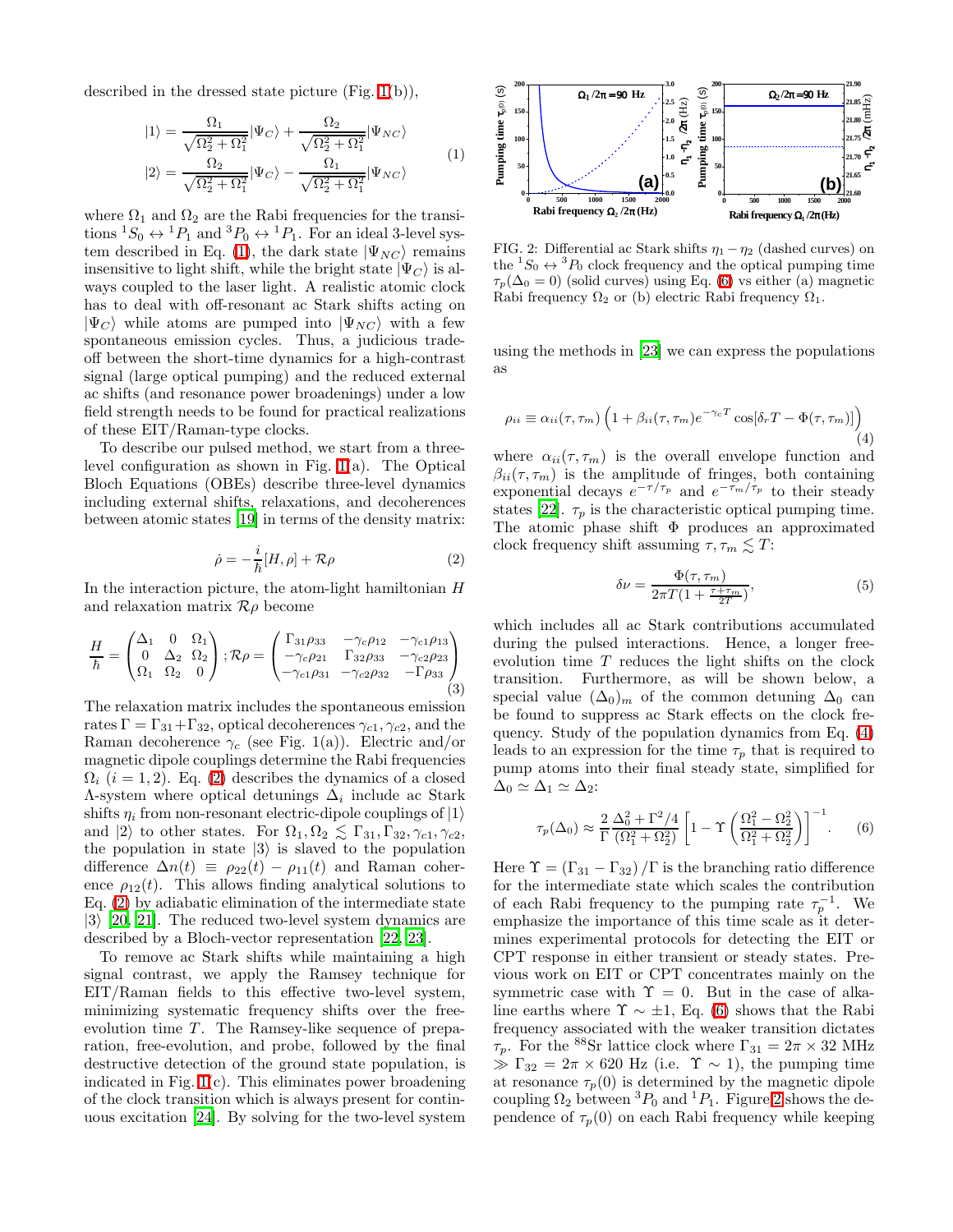

<span id="page-2-1"></span>FIG. 3: (Color online)Time diluted frequency shift (Eq. [\(5\)](#page-1-5) and Eq. [\(9\)](#page-2-0)) arising from off-resonance ac Stark shift contributions to the  ${}^1S_0 \leftrightarrow {}^3P_0$  transition under different optical detunings  $\Delta_0$ . (a) Three different cases of pulse durations  $\tau = \tau_m$  are shown, under  $T = 1$  s and  $\Omega_1/\Omega_2 = 8$ . Numerical calculations based on Eq. [\(2\)](#page-1-1) (solid dots) agree with analytical results from the wave-function formalism. The pumping time at resonance is  $\tau_p(0) = 5$  s and the common Rabi frequency is  $\Omega = \sqrt{\Gamma/4\tau_p(0)}$ . (b) Same as (a) except  $\Omega_1/\Omega_2 =$ 15.16, showing Stark shift cancelation near  $(\Delta_0)_m = 80$  MHz. (c) A zoomed-in plot of  $\delta \nu$  versus  $\Delta_0$ , with the slope reduced for a longer  $T$ . The location of the common crossing point is  $(\Delta_0)_m$ . (d)  $\delta \nu$  under different  $\tau$  around  $(\Delta_0)_m$ . The crossings (shown as solid dots) between lines indicate that the same  $\delta \nu$ is obtained for different values of  $\tau$ .

the other one fixed. The dotted lines are the corresponding differential ac Stark shift of the clock frequency in the steady state regime. Note that small ac Stark shifts correspond to long optical pumping times conflicting with realistic clock duty cycles. For instance, the proposal by [\[10\]](#page-3-8) with ac Stark shift below 21.7 mHz for an accuracy of  $2 \times 10^{-17}$  leads to a signal contrast of a few % only after 160 s. The scheme presented here finds a combination of parameters that maximizes contrast while suppressing ac Stark shifts, exploiting the transient dynamics for short pulses and detuned laser fields. Note that due to the highly asymmetric  $\Upsilon$ , this scheme can uniquely exploit ground-state detection with a high-contrast narrow resonance manifested in the atomic population transfer [\[25\]](#page-3-23). In the region of detuning between Raman spectroscopy  $(\Delta_0/\Gamma \gg 1)$  and EIT/CPT  $(\Delta_0/\Gamma \ll 1)$ , we find contrasts of up to 60%, even though  $\tau \ll \tau_p(\Delta_0) \simeq 100$  s. This same approach could be extended easily to the four level scheme [\[11](#page-3-9)], the magnetic induced optical transition [\[6\]](#page-3-4)(with the magnetic field and the common detuning as operational parameters), or any other clock configurations involving dark states.

The small difference between the field-free clock detuning  $\delta_r$  and the ac Stark shifted detuning  $\Delta_1 - \Delta_2 =$  $(\eta_1-\eta_2)+\delta_r$  under laser fields leads to a small phase shift of the Ramsey-EIT fringe defined by  $\Phi(\tau, \tau_m)$  in Eq. [\(5\)](#page-1-5)

[\[20,](#page-3-18) [21](#page-3-19)]. Solving Eq. [\(2\)](#page-1-1) numerically, we find that a judicious choice of the laser detuning  $(\Delta_0)_m$  cancels the external ac Stark shifts, minimizing the influence to the clock transition when high field strengths are used to rapidly drive EIT resonances. To confirm these results, we also establish an analytical expression for  $\Phi(\tau, \tau_m)$ based on the atomic wave-function formalism [\[26\]](#page-3-24), using the Hamiltonian of Eq. [\(3\)](#page-1-6) adding only the term  $-i\Gamma/2$ associated with spontaneous relaxation [\[27,](#page-3-25) [28](#page-3-26)] and neglecting all lattice decoherences. By adiabatic elimination of state  $|3\rangle$ , within an effective two-level system including only the clock states  $|1\rangle$  and  $|2\rangle$ , the amplitudes evolve with a matrix  $M$ , generalized from Ref.[\[29\]](#page-3-27) by assuming  $\Delta_1 \neq \Delta_2$ :

$$
M = \begin{pmatrix} \cos\left(\frac{\omega}{2}t\right) + i\frac{\Delta_{\text{eff}}}{\omega}\sin\left(\frac{\omega}{2}t\right) & 2i\frac{\Omega_{\text{eff}}}{\omega}\sin\left(\frac{\omega}{2}t\right) \\ 2i\frac{\Omega_{\text{eff}}}{\omega}\sin\left(\frac{\omega}{2}t\right) & \cos\left(\frac{\omega}{2}t\right) - i\frac{\Delta_{\text{eff}}}{\omega}\sin\left(\frac{\omega}{2}t\right) \end{pmatrix}
$$

$$
\equiv \begin{pmatrix} M_{+} & M_{\uparrow} \\ M_{\uparrow} & M_{-} \end{pmatrix}
$$
(7)

where  $\omega = (\Delta_{\text{eff}}^2 + 4\Omega_{\text{eff}}^2)^{1/2}$  and  $\Delta_{\text{eff}}$  ( $\Omega_{\text{eff}}$ ) is the complex detuning (Rabi frequency) in the effective two-level system, extending the definitions of [\[30\]](#page-3-28):

$$
\Delta_{\text{eff}} = \Omega_1^2 \frac{\Delta_1 + i\Gamma/2}{\Delta_1^2 + \Gamma^2/4} - \Omega_2^2 \frac{\Delta_2 + i\Gamma/2}{\Delta_2^2 + \Gamma^2/4} - (\Delta_1 - \Delta_2) \n\Omega_{\text{eff}} = \Omega_1 \Omega_2 \left( \frac{\Delta_1 + i\Gamma/2}{\Delta_1^2 + \Gamma^2/4} \times \frac{\Delta_2 + i\Gamma/2}{\Delta_2^2 + \Gamma^2/4} \right)^{1/2}
$$
\n(8)

The atomic phase depends not only on the wave-function coefficients of the atomic evolution but also on the steady states included in the closed density matrix equations [\[31\]](#page-3-29). However, when short pulses  $\tau, \tau_m \ll \tau_p(\Delta_0)$  are applied, stationary solutions can be ignored. For initial conditions  $\rho_{11}(0) = 1, \rho_{22}(0) = 0$ , we find an expression for the atomic phase related to the clock frequency shift:

$$
\Phi(\tau, \tau_m) \sim \text{Arg}\left[\frac{M_{-}(\tau_m)}{M_{\dagger}(\tau_m)} \frac{M_{\dagger}(\tau)}{M_{+}(\tau)}\right] \tag{9}
$$

<span id="page-2-0"></span>We are able to find values of  $(\Delta_0)_m$  where the clock shift is suppressed for different practical choices of Rabi frequencies  $\Omega_i$ . Fig. [3\(](#page-2-1)a) plots the clock frequency shift  $(\delta \nu \text{ as defined in Eq. (5)})$  $(\delta \nu \text{ as defined in Eq. (5)})$  $(\delta \nu \text{ as defined in Eq. (5)})$  versus  $\Delta_0$  under three different cases of  $\tau = \tau_m$ , with  $T = 1$  s and  $\Omega_1/\Omega_2 = 8$ . The dots show numerical results from Eq. [\(2\)](#page-1-1) and solid curves are analytical results from Eq. [\(9\)](#page-2-0). Here, we find a non-vanishing  $\delta \nu$  under all conditions. However, as the ratio of  $\Omega_1/\Omega_2$  increases, we do find both approaches give the same value of  $({\Delta}_0)_m$  where clock shift is suppressed, as indicated in Fig. [3\(](#page-2-1)b). When different free evolution times (T) or pulse durations ( $\tau = \tau_m$ ) are used, the accumulated phase shift changes, leading to variations in the dependence of  $\delta \nu$  on  $\Delta_0$ , as shown in the expanded view of Fig. [3\(](#page-2-1)c) and (d). To determine the optimum value of  $(\Delta_0)_m$  for a practical clock realization at  $\tau = 1$  s, we can use two different techniques. First, as shown in Fig.  $3(c)$ , extending T reduces the sensitivity of  $\delta \nu$  on  $\Delta_0$ . Hence, the curves depicting  $\delta \nu$  versus  $\Delta_0$  for different T rotate around  $(\Delta_0)_m$ , with no changes in the signal contrast. In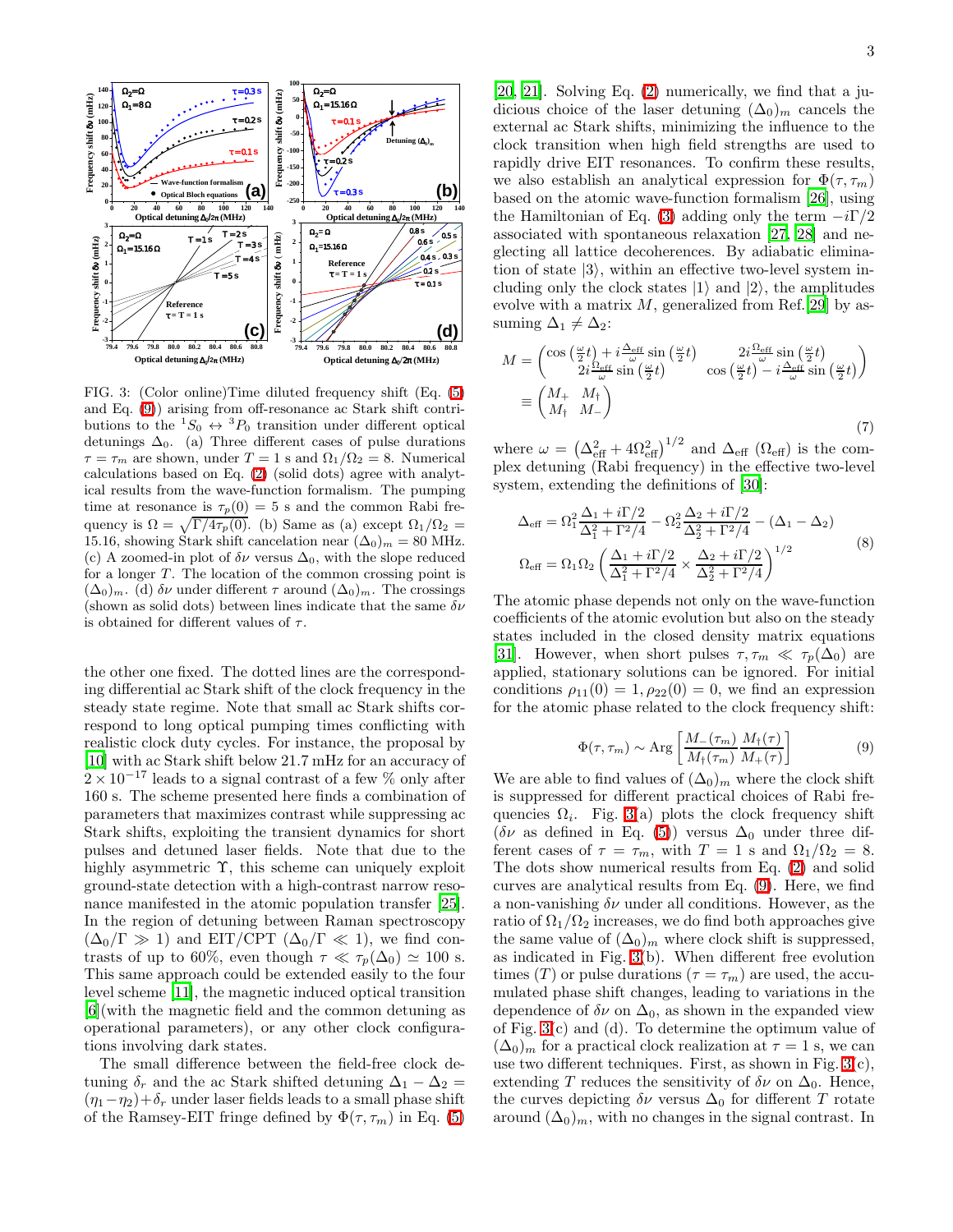

<span id="page-3-30"></span>FIG. 4: (Color online)Theoretical EIT/Raman lineshapes us-ing Eq. [\(4\)](#page-1-3) for the clock transition  ${}^{1}S_0 \leftrightarrow {}^{3}P_0$  and a free evolution time  $T = 1$  s. (a) Population transfer of 20% under  $\tau_p(80 \text{ MHz}) = 135 \text{ s and (b) population transfer of nearly}$  $60\%$  under  $\tau_p(200 \text{ MHz}) = 200 \text{ s}$ . The actual pulse durations are  $\tau = \tau_m = 1$  s.

the second approach, as shown in Fig. [3\(](#page-2-1)d), we find the values of  $\Delta_0$  where  $\delta \nu$  for  $\tau = 1$  s is the same as that for some other values of  $\tau$  (< 1 s). These values of  $\Delta_0$ can be plotted as a function of  $\tau$  and extrapolated to  $\tau$  $= 0$  to find  $(\Delta_0)_m$ . However, the signal contrast under smaller  $\tau$  is reduced due to the effect of pulse preparation on population transfer.

From Eq. [\(4\)](#page-1-3) we find spectral lineshapes and transition probabilities as a function of the experimental parameter  $\delta_r$ , shown in Fig. [4\(](#page-3-30)a). Since  $\tau \ll \tau_p(\Delta_0)$ , the two-photon resonance has a Fourier transform linewidth given by the duration  $\tau$  where power broadening effects

- <span id="page-3-0"></span>[1] P.O. Schmidt *et al.*, Science **309**, 749 (2005); H.S. Margolis et al., Science 306, 1355 (2004); T. Schneider, E. Peik, and C. Tamm, Phys. Rev. Lett. 94, 230801 (2005); P. Dube et al., Phys. Rev. Lett. 95, 033001 (2005).
- <span id="page-3-1"></span>[2] U. Sterr et al., C. R. Physique 5, 845 (2004); F. Ruschewitz et al., Phys. Rev. Lett. 80, 3173 (1998); T. Ido et al., Phys. Rev. Lett. 94, 153001 (2005).
- [3] M.Takamoto et al., Nature. **435**, 321 (2005).
- <span id="page-3-3"></span><span id="page-3-2"></span>[4] A. Ludlow *et al.*, Phys. Rev. Lett. **96**, 033003 (2006).
- [5] R. Le Targat *et al.*, Phys. Rev. Lett. **97**, 130801 (2006).
- <span id="page-3-4"></span>[6] Z.W. Barber *et al.*, Phys. Rev. Lett. **96**, 083002 (2006).
- <span id="page-3-5"></span>[7] M.M. Boyd et al.,  $arXiv:physics/0610096$  (2006).
- <span id="page-3-6"></span>[8] S. Bize *et al.*, J. Phys. B: At. Mol. Opt. Phys. **38**, S449 (2005); T. P. Heavner et al., Metrologia 42, 411 (2005).
- [9] H. Katori et al., Phys. Rev. Lett. 91, 173005 (2003).
- <span id="page-3-8"></span><span id="page-3-7"></span>[10] R. Santra et al., Phys. Rev. Lett. **94**, 173002 (2005).
- <span id="page-3-9"></span>[11] T. Hong et al., Phys. Rev. Lett. **94**, 050801 (2005).
- <span id="page-3-10"></span>[12] H. Häffner et al., Phys. Rev. Lett.  $90$ , 143602 (2003).
- <span id="page-3-11"></span>[13] J.A. Sherman et al., Phys. Rev. Lett. **94**, 243001 (2005).
- <span id="page-3-12"></span>[14] A. Brusch et al., Phys. Rev. Lett. **96**, 103003 (2006).
- <span id="page-3-13"></span>[15] M. Fleischhauer, A. Imamoglu, and J.P. Marangos, Rev. Mod. Phys. 77, 633 (2005).
- <span id="page-3-14"></span>[16] P. Knight, Nature **297**, 16 (1982).
- <span id="page-3-15"></span>[17] A. Morinaga, T. Tako, and N. Ito, Phys. Rev. A. 48,

have been eliminated. The spectra also exhibit the typical coherent Ramsey nutations with period  $\sim 1/2T$  and a central fringe free from systematic shifts. We have also determined the sensitivity of  $\delta \nu$  to laser intensities  $(\Omega_i)$ and detunings, demonstrating that the uncertainty of the optical clock frequency  $< 5$  mHz ( $\sim 10^{-17}$ ) is achievable by controlling  $\Delta_0$  at the 100 kHz level around  $(\Delta_0)_m$ . Meanwhile,  $\Omega_i$  fluctuations should be controlled <0.5%. We note that for a given set of  $\tau$  and  $\Omega_i$ , different values of  $(\Delta_0)_m$  can be found. For example,  $(\Delta_0)_m = 200$  MHz is another optimum value for larger  $\Omega_i$  (Fig. [4](#page-3-30) (b)). In this case, the signal contrast is further improved with a population transfer of up to 60%, leading to enhanced clock stability but also slightly larger uncertainty.

In summary, our method achieves the  $10^{-17}$  accuracy expected for a "light-insensitive" lattice clock with EIT/Raman pulses to dilute fluctuations of the frequency shift over the free evolution time  $T$ . We show that a contrast between 20% to 60% (Fig. [4\)](#page-3-30) could be achieved, also including realistic lattice decoherence times [\[4\]](#page-3-3). Extensions are possible to the proposal of [\[11\]](#page-3-9) by replacing the  ${}^{1}P_1$  state with  ${}^{3}P_1$ , to magnetic field induced optical transitions [\[6](#page-3-4)], for other species like  ${}^{52}Cr$  [\[32](#page-4-0)], and for nuclear clock transitions [\[33\]](#page-4-1).

We thank J. Dalibard, T. Ido, T. Zelevinsky, and C. Oates for discussions. This work is supported by ONR, NIST, and NSF. T. Zanon thanks Observatoire de Paris and Délégation Générale de l'Armement for support.

\*Present address: Laser Cooling and Trapping Group, NIST Gaithersburg, MD-20899, USA; permanent address: Dipartimento di Fisica, Universit`a di Pisa, Italy.

1364 (1993). K. V. R. M. Murali et al., Phys. Rev. Lett. 93, 033601 (2004).

- [18] E. Arimondo, Progress in Optics 35, 257 (1996).
- <span id="page-3-17"></span><span id="page-3-16"></span>[19] R. Santra, K.V. Christ, and C.H. Greene, Phys. Rev. A 69, 042510 (2004).
- <span id="page-3-20"></span><span id="page-3-19"></span><span id="page-3-18"></span>[20] P.R. Hemmer et al., J. Opt. Soc. Am. B 6, 1519 (1989).
- [21] M.S. Shahriar et al., Phys. Rev. A. 55, 2272 (1997).
- [22] E.T. Jaynes, Phys. Rev. 98, 1099 (1955).
- <span id="page-3-21"></span>[23] R.L. Schoemaker, in "Laser and coherence spectroscopy", Ed. J.I. Steinfeld, New York, Plenum Press, 197 (1978).
- <span id="page-3-22"></span>[24] T. Zanon et al., Phys. Rev. Lett. **94**, 193002 (2005).
- <span id="page-3-23"></span>[25] I.V. Jyotsna and G.S. Agarwal, Phys. Rev. A 52, 3147 (1995).
- <span id="page-3-24"></span>[26] J. Dalibard, Y. Castin, and K. Mølmer, Phys. Rev. Lett. 68, 580 (1992).
- <span id="page-3-25"></span>[27] P.M. Radmore and P.L. Knight, J. Phys. B: At. Mol. Phys. 15, 561 (1982).
- [28] Y. Stalgies et al., J. Opt. Soc. Am. B 15, 2505 (1998).
- <span id="page-3-27"></span><span id="page-3-26"></span>[29] T. Zanon et al., IEEE Trans. Instrum. Meas. 54, 776 (2005).
- <span id="page-3-28"></span>[30] K. Moler, D.S. Weiss, M. Kasevich, S. Chu, Phys. Rev. A 45, 342 (1992).
- <span id="page-3-29"></span>[31] G. Orriols, Il Nuovo Cimento. B 53, 1 (1979).